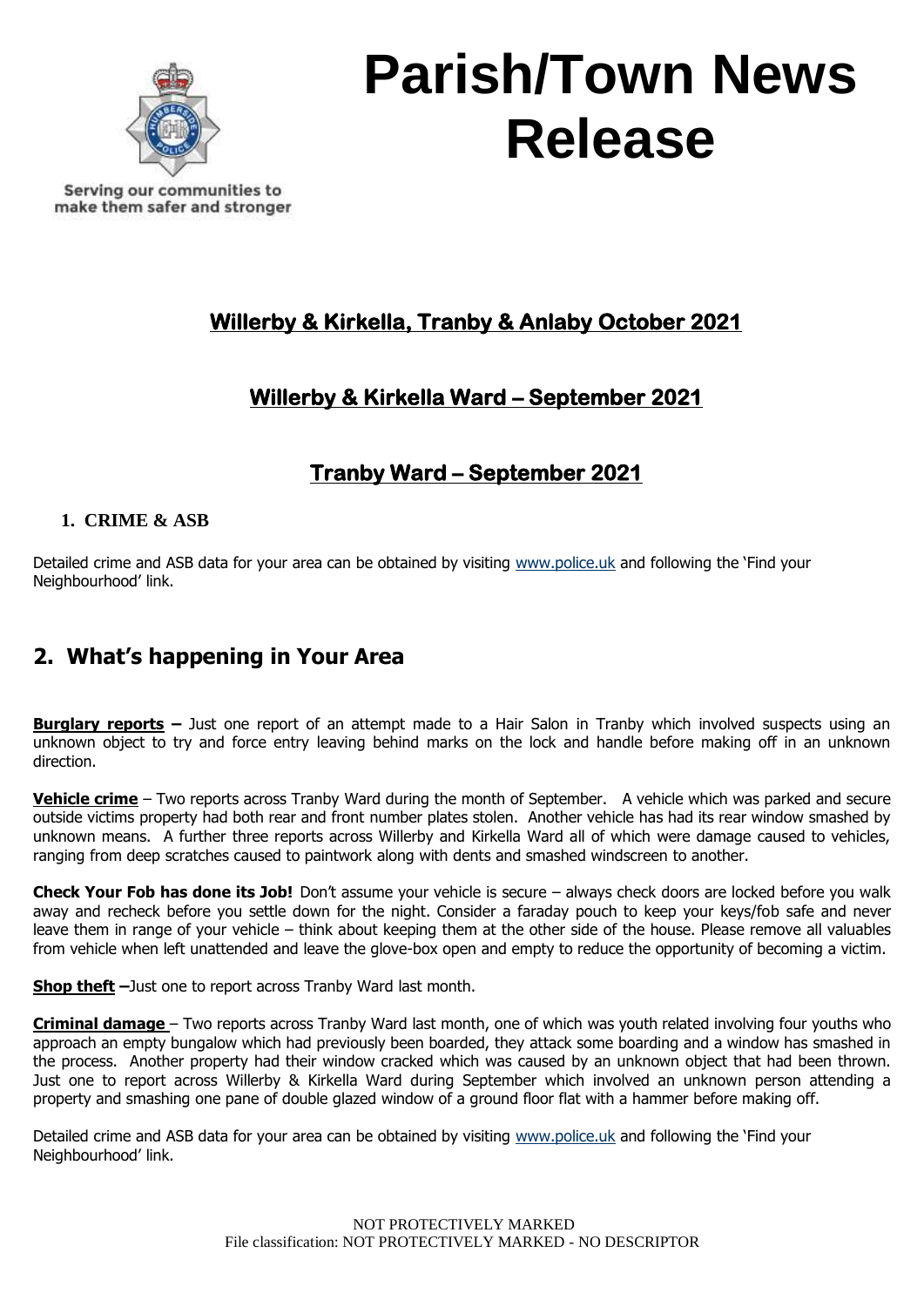

Serving our communities to make them safer and stronger

## **3. Community Priorities for October 2021**

### **Reduce rural crime**

As with all rural locations, the East Riding area suffer with theft of farming machinery and vehicles along with poaching activity like hare coursing. Operation **GALILEO** has restarted for the season.

There is an ARSON Alert text service by HUMBERSIDE FIRE & RESCUE for information regarding deliberate fires in your area especially around this time of year with haystacks fires; For further advice call 0300 303 8242

### **Reduce ASB - Improve the quality of life in the community**

Tranby, Willerby and Kirkella Ward Neighbourhood Policing Teams work with our key partners and the community to reduce anti-social behaviour and the anti-social use of motor vehicles. They provide proactive responses to reports of anti-social behaviour in the neighbourhood Area and are constantly reviewing patrol strategy to address this. They are working hard with partners to address this and ensure market towns and rural communities are a safe place to live and work.

### **My Community Alert – sign up for free**

"My Community Alert" is a, free messaging system operated by Humberside Police and Humberside Fire & Rescue Service, giving you live information about incidents happening in your area.

Choose how you receive messages, by either phone or email, how often you want to hear from us and about the issues that matter to you.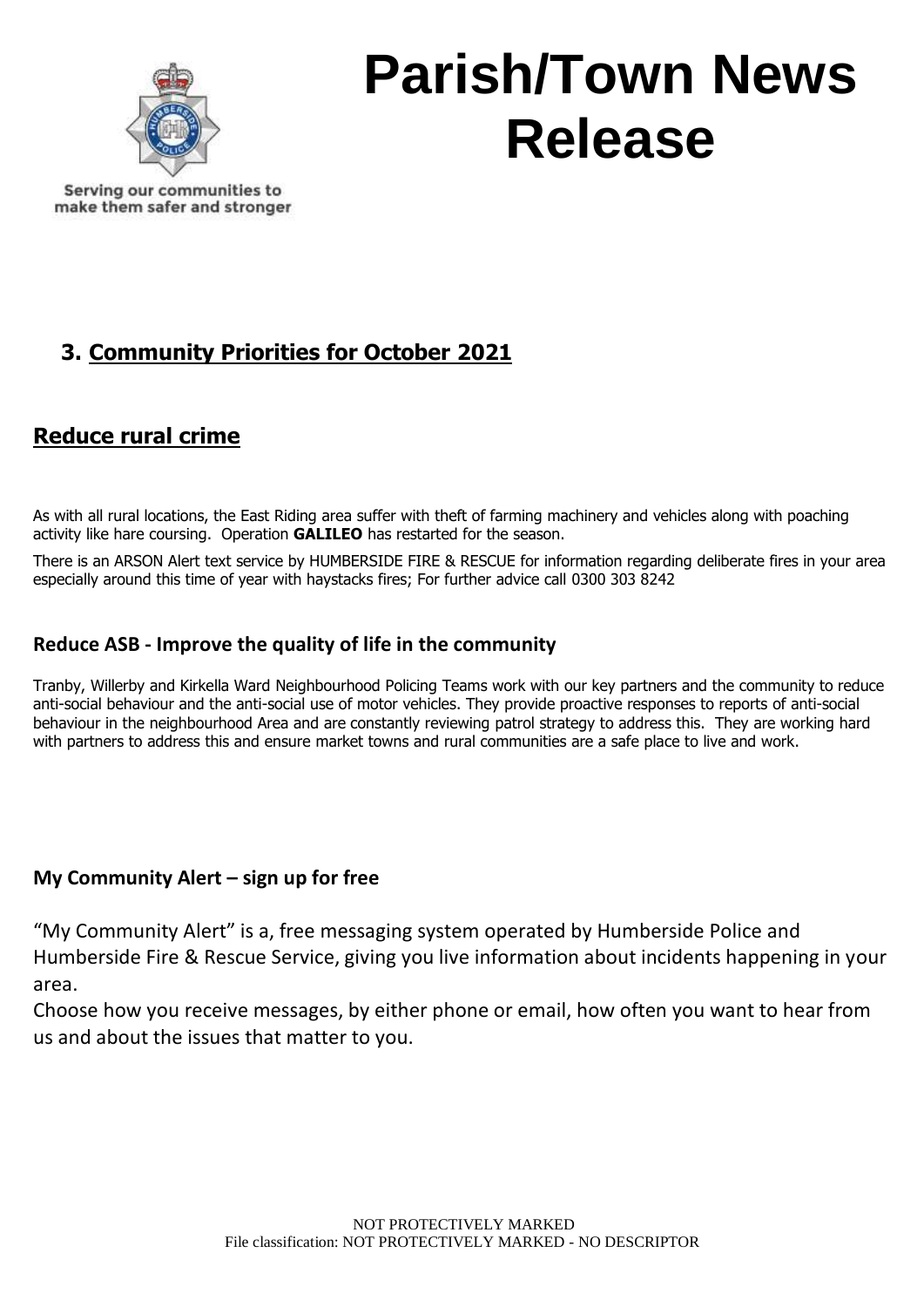

Serving our communities to make them safer and stronger



When something happens that you've told us you want to hear about, your local officer will send you the details, whether that's notice of a road closure due to a collision or a burglar who has been caught in a nearby garden.

Subscribe to My Community Alert to be the first to know about issues that might affect you or your family.

#### **Drugs**

We are seeing an influx of intelligence from members of the public with regards to drug use and drug dealing. Please continue to send this in.

The more information we receive the greater the chance we have to act on it.

We would encourage anyone with information about drug dealing to call 101 or Crimestoppers anonymously on 0800 555 111.

> CrimeStoppers. Speak up. Stay safe.

0800 555 111 100% anonymous. Always.

Drug dealers usually operate from busy locations to supply drugs to buyers. Things to look out for are:

- Increased traffic from cars and pedestrians that only stops for short periods.
- Activity or noise that is heavier at weekends, late at night or around paydays.
- People loitering around a property during periods of heavy traffic.
- People waiting in cars before or after visiting a property.